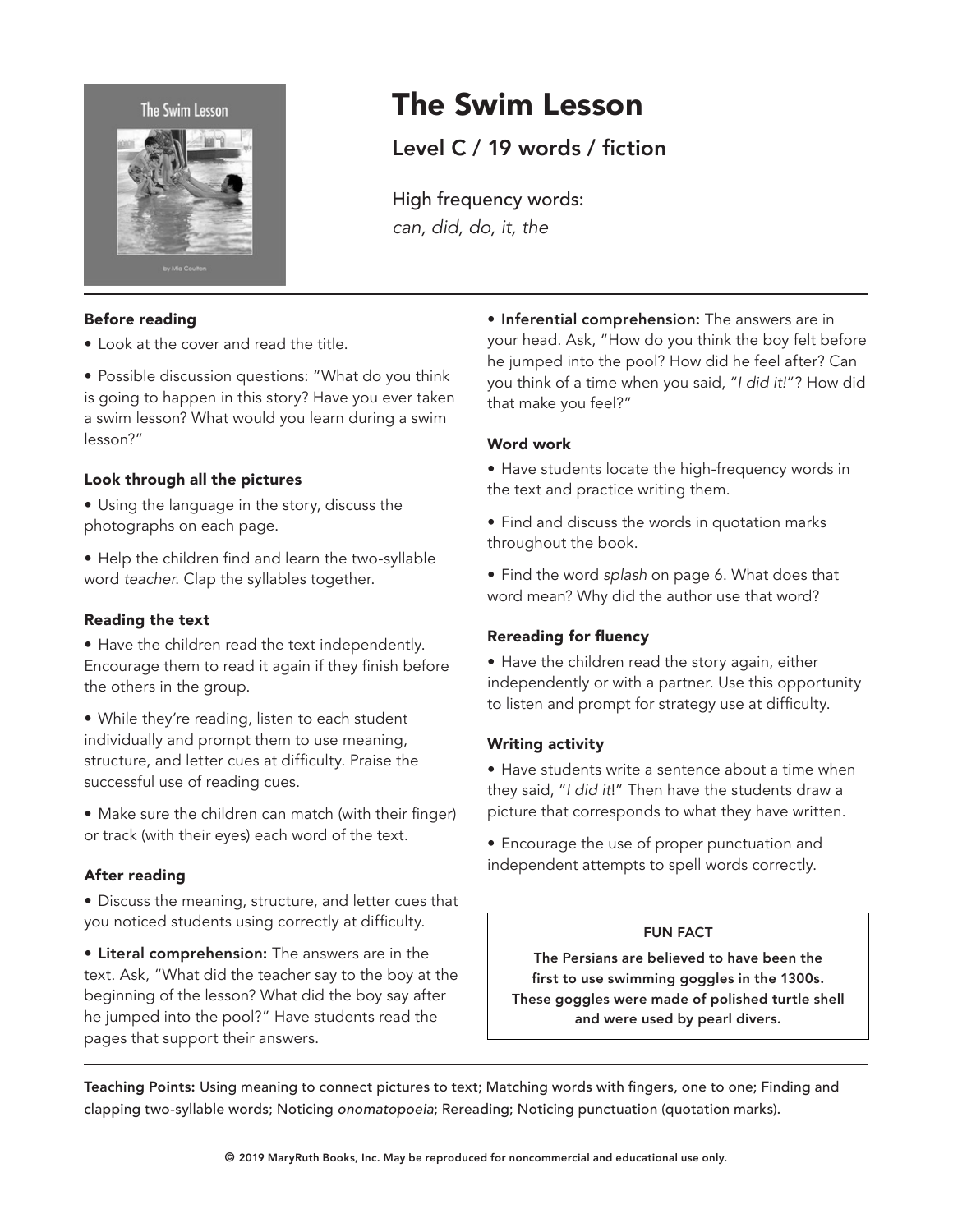

### Before reading

- Look at the cover and read the title.
- Possible discussion questions: "What do you think Danny and Heather are going to share in this book? What kinds of things do you share with your friends?"

#### Look through all the pictures

- Using the language in the story, discuss each photograph in the book. Notice details in the pictures and use that information to better understand the text.
- Help the children find any tricky words in the text: *baby, birthday, Heather,* and *secret.* Discuss meaning, word structure, and sounds you expect to hear in those words*.* Have children clap and count the syllables.

#### Reading the text

- Have the children read the text independently. While they're reading, listen to each student and prompt them to use meaning, structure, and visual information to monitor and self-correct reading.
- Children should be able to read without using their finger to track words, except at point of difficulty.

### After reading

• Discuss the meaning, structure, and letter cues that you notice students using correctly.

• Literal comprehension: The answers are in the text. Ask, "How old are Danny and Heather? What are the five different things that Danny and Heather share?" Have students read the pages that support their answers.

# • Inferential comprehension: The answers are in your head. Ask, "If Danny were your dog, what would you share with him? What would you do if the toy you shared with your friend got broken while your friend was playing with it?"

### Word work

Danny and Heather Share

Level E / 72 words / fiction

High frequency words:

*her, she, with*

- Have the students locate the high-frequency words in the text and practice writing them.
- • Help the students find the words with the *sh* digraph: *wish, shares, share,* and *she.*
- • Help the students find the words with the *th* digraph: *with, Heather, birthday,* and *the.*

### Rereading for fluency

- Have the child(ren) read the story again aloud, listening for phrased, fluent oral reading that includes appropriate pausing and intonation.
- Reread to solve words or think about ideas, then resume a good rate of reading.

#### Writing activity

• Have each student choose one of the digraphs from the story (*sh* or *wh*). Have them create a list of five different words that include that digraph. Then have them draw a picture that corresponds to each of the words.

#### FUN FACT

Sharing teaches children about compromise and fairness. Children who share also learn how to take turns, negotiate, and cope with disappointment.

Teaching Points: Introducing new words; Finding and clapping multisyllabic words; Practicing the *sh* and *wh* digraphs.